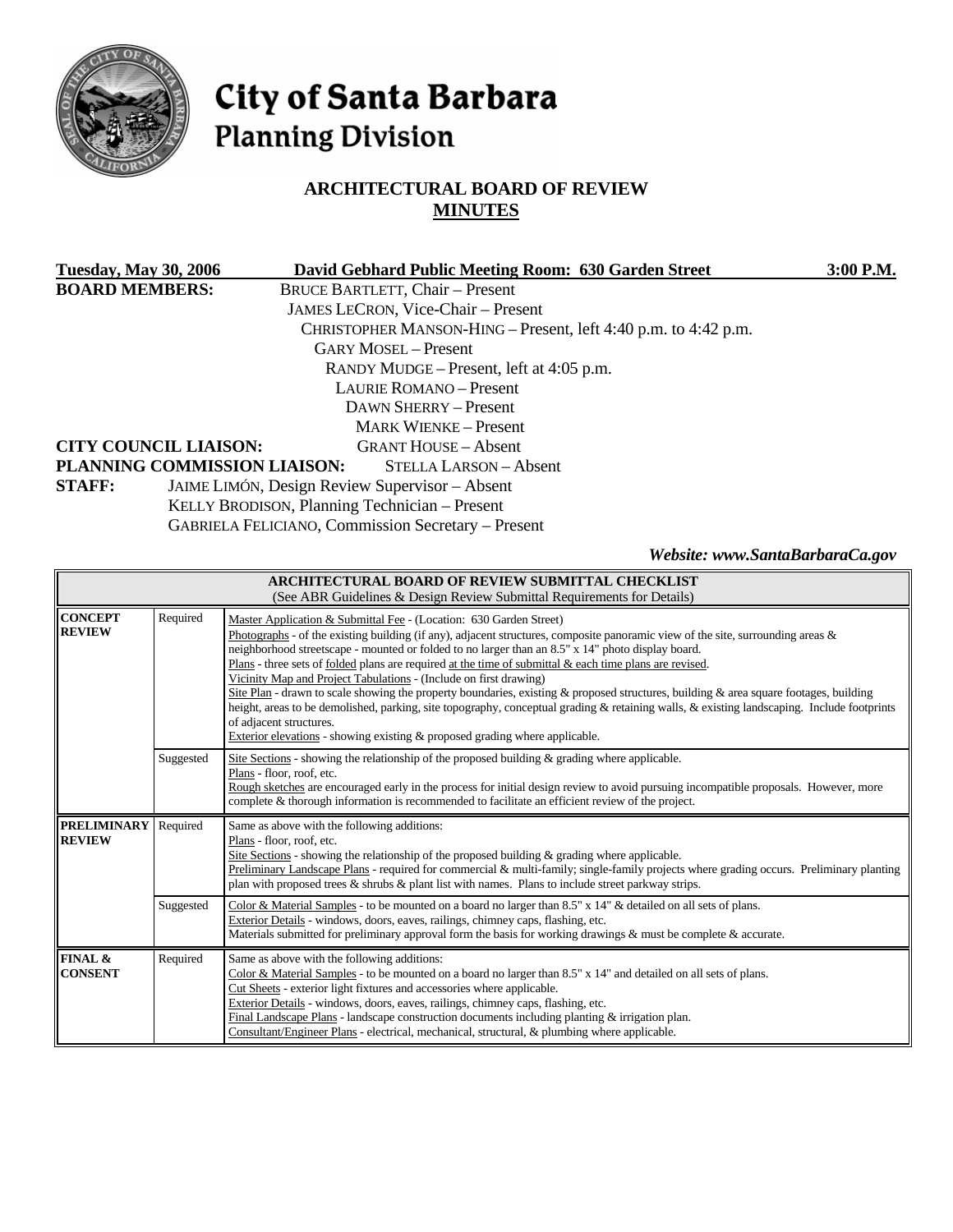## **PLEASE BE ADVISED**

- The approximate time the project will be reviewed is listed to the left of each item. It is suggested that applicants arrive 15 minutes early. The agenda schedule is subject to change as cancellations occur. Staff will notify applicants of time changes.
- The applicant's presence is required. If an applicant is not present, the item will be postponed indefinitely. If an applicant cancels or postpones an item without providing advance notice, the item will be postponed indefinitely and will not be placed on the following Architectural Board of Review (ABR) agenda. In order to reschedule the item for review, a rescheduling fee will be paid and the applicant must fill out and file a Supplemental Application Form at 630 Garden Street (Community Development Department) in addition to submitting appropriate plans.
- All approvals made by the ABR are based on compliance with Municipal Code Chapter 22.68 and with adopted ABR guidelines. Some agenda items have received a mailed notice and are subject to a public hearing.
- The ABR may grant an approval for any project scheduled on the agenda if sufficient information has been provided and no other discretionary review is required. Substitution of plans is not allowed, if revised plans differing from the submittal sets are brought to the meeting, motions for preliminary or final approval will be contingent upon staff review for code compliance.
- The Board may refer items to the Consent Calendar for Preliminary and Final Architectural Board of Review approval.
- Preliminary and Final Architectural Board of Review approval is valid for one year from the date of the approval unless a time extension or Building Permit has been granted.
- **Items before the Board may be appealed to the City Council. For further information on appeals, contact the Planning Division Staff or the City Clerk's office. Said appeal must be in writing and must be filed with the City Clerk at City Hall within ten (10) calendar days of the meeting at which the Board took action or rendered its decision. The scope of this project may be modified under further review.**
- **AMERICANS WITH DISABILITIES ACT:** In compliance with the Americans with Disabilities Act, if you need special assistance to participate in this meeting, please contact the Planning Division at (805) 564-5470. Notification at least 48 hours prior to the meeting will enable the City to make reasonable arrangements.
- **AGENDAS, MINUTES and REPORTS**: Copies of all documents relating to agenda items are available for review at 630 Garden St. and agendas and minutes are posted online at [www.SantaBarbaraCa.gov](http://www.santabarbaraca.gov/) If you have any questions or wish to review the plans, please contact Kelly Brodison, at (805) 564-5470 between the hours of 8:30 a.m. to noon and 1:00 p.m. to 4:00 p.m., Monday through Friday.

## **LICENSING ADVISORY:**

The Business and Professions Code of the State of California and the Municipal Code of the City of Santa Barbara restrict preparation of plans for certain project types to licensed professionals. Applicants are encouraged to consult with Building and Safety Staff or Planning Staff to verify requirements for their specific projects.

Unlicensed persons are limited to the preparation of plans for:

- $\triangleright$  Single or multiple family dwellings not to exceed four (4) units per lot, of wood frame construction, and not more than two stories and basement in height;
- ¾ Non-structural changes to storefronts; and,
- ¾ Landscaping for single-family dwellings, or projects consisting solely of landscaping of not more than 5,000 square feet.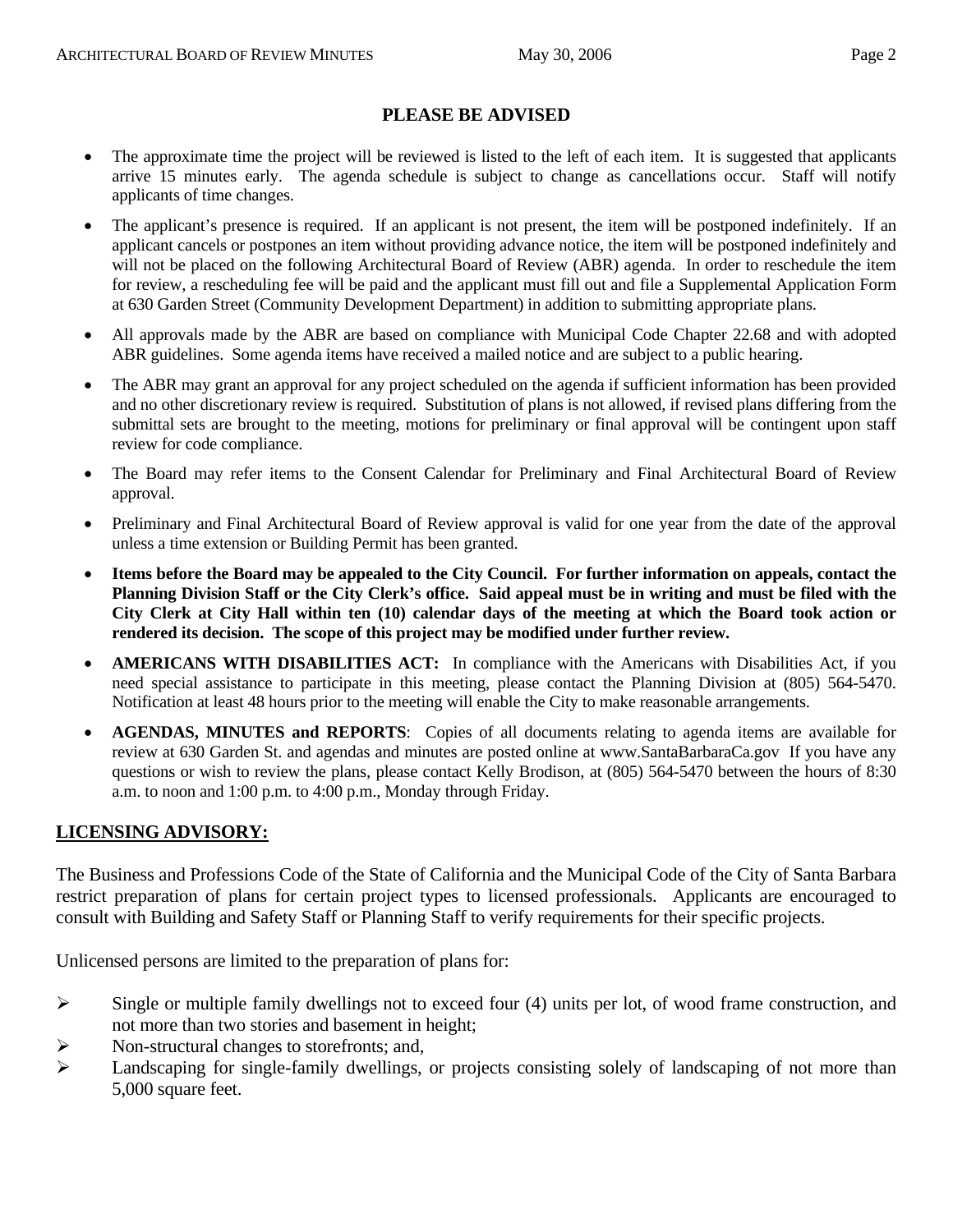# **NOTICE:**

- 1. That on May 25, 2006 at 4:00 p.m., this Agenda was duly posted on the indoor and outdoor bulletin boards at the Community Development Department, 630 Garden Street, and online at www.SantaBarbaraCa.gov.
- 2. This regular meeting of the Architectural Board of Review will be broadcast live and rebroadcast in its entirety on Wednesday at 9:00 a.m. on Channel 18.

## **GENERAL BUSINESS:**

A. Public Comment:

Any member of the public may address the Architectural Board of Review for up to two minutes on any subject within their jurisdiction that is not scheduled for a public discussion before the Board on that day. The total time for this item is ten minutes. (Public comment for items scheduled on today's agenda will be taken at the time the item is heard.)

No public comment.

B. Approval of the minutes of the Architectural Board of Review meeting of May 22, 2006.

Motion: Approval of the minutes of the Architectural Board of Review meeting of May 22, 2006, with corrections. Action: Manson-Hing/Mudge,  $8/0/0$ .

C. Consent Calendar.

Motion: Ratify the Consent Calendar. The Consent Calendar was reviewed by Mark Wienke with the exception of the landscaping for Items D and L, reviewed by Randy Mudge. Action: Mudge/Manson-Hing, 8/0/0.

- D. Announcements, requests by applicants for continuances and withdrawals, future agenda items, and appeals.
	- 1. Ms. Brodison announced that Item 8, 115 West Canon Perdido, is continued one week at the applicant's request.

Motion: Continued one week at the applicant's request. Action: Wienke/Manson-Hing,  $8/0/0$ .

- 2. Mr. Wienke announced he would be stepping down from Item 4, 254 Santa Catalina, and Item 5, 526 West Anapamu Street.
- 3. Mr. Mudge announced he will be leaving the meeting after the conclusion of Item 3.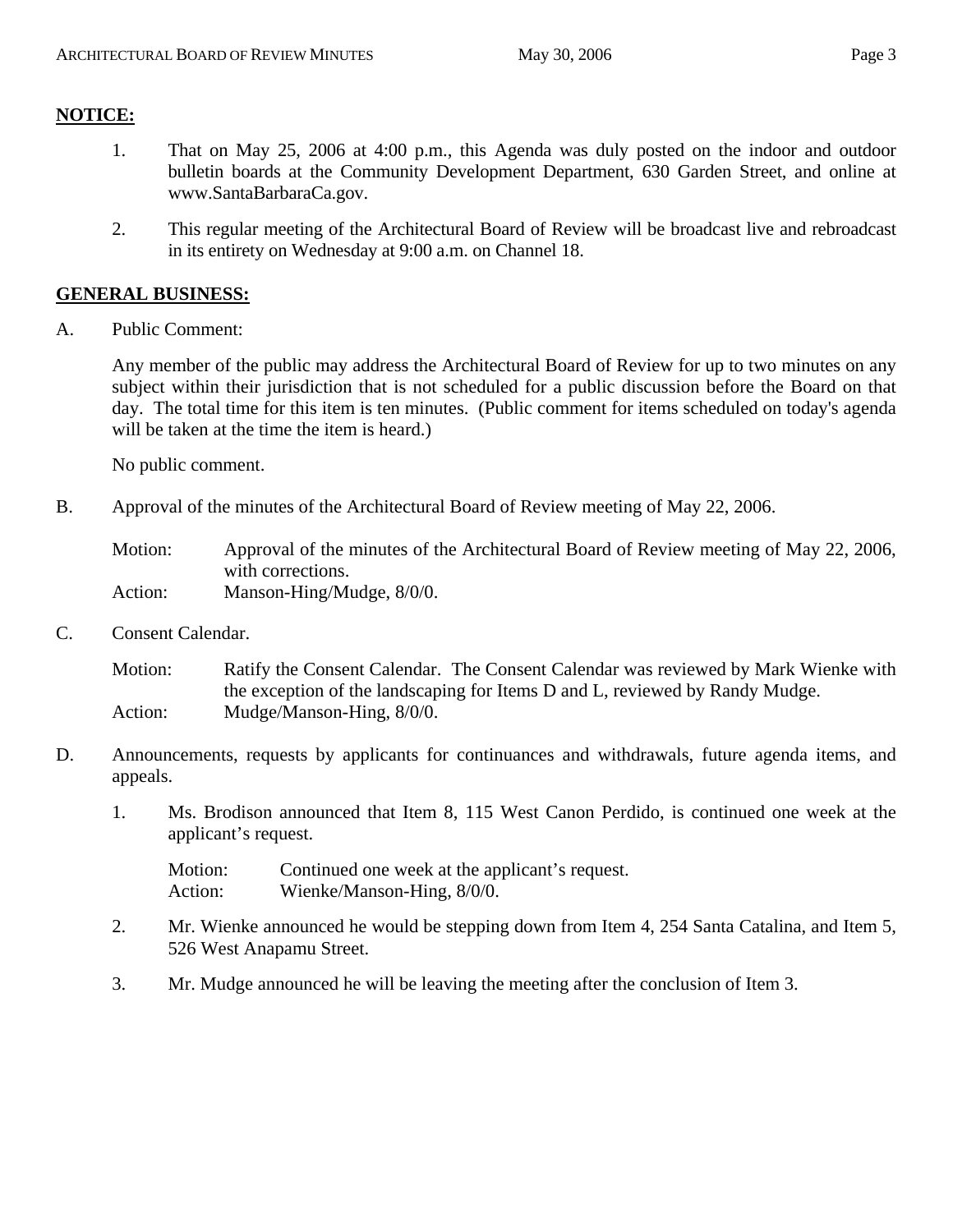E. Subcommittee Reports.

Mr. Wienke and Mr. LeCron reported that they attended the Airport Improvement Subcommittee meeting on Wednesday, May 24, 2006. The architects demonstrated that they are knowledgeable and their conceptual review presentation was informative. The Airport Commission is going to be presented with the initial schematics/conceptual designs at the end of August.

The Subcommittee came-up with a calendar of future meetings. Initially the frequency of meetings will be every other week through August and will then continue on a regular weekly basis.

The Subcommittee members plan to keep the Board frequently abreast of issues that have already been addressed at subcommittee meetings so that they are not repeated when the projects are presented before the Board.

F. Possible Ordinance Violations.

No reported violations.

## **MISCELLANEOUS ACTION ITEM:**

# **1. REQUEST TO FORWARD A RECOMMENDATION TO CITY COUNCIL TO ADOPT THE LOWER RIVIERA SPECIAL DESIGN DISTRICT GUIDELINES.**

(3:26)

Jake Jacobus, Associate Planner/Urban Historian, held a discussion with the Historic Landmarks Commission, requesting comments to take under advisement and a recommendation to City Council to adopt the Lower Riviera District Guidelines.

Motion: Recommendation to forward the Lower Riviera Special Design District Guidelines to City Council for consideration with the following comments: 1) The majority of the Board feels that the adoption is premature without the survey results to clearly demonstrate the boundaries and the need for the historic district. 2) The Board is concerned that the additional Special Design District buffer around the historic district should not be as stringent in terms of its design criteria. 3) Perhaps a more legitimate approach for this Special District buffer would be to eliminate some of the exemptions for design review; and increase ABR triggers for the buffer area. 4) Boundaries should occur more mid-block, so that the street sense remains the same on both sides. 5) Interim guidelines should be limited only to the historic district and based on the survey results. Action: Wienke/Manson-Hing, 7/0/1. Mosel opposed.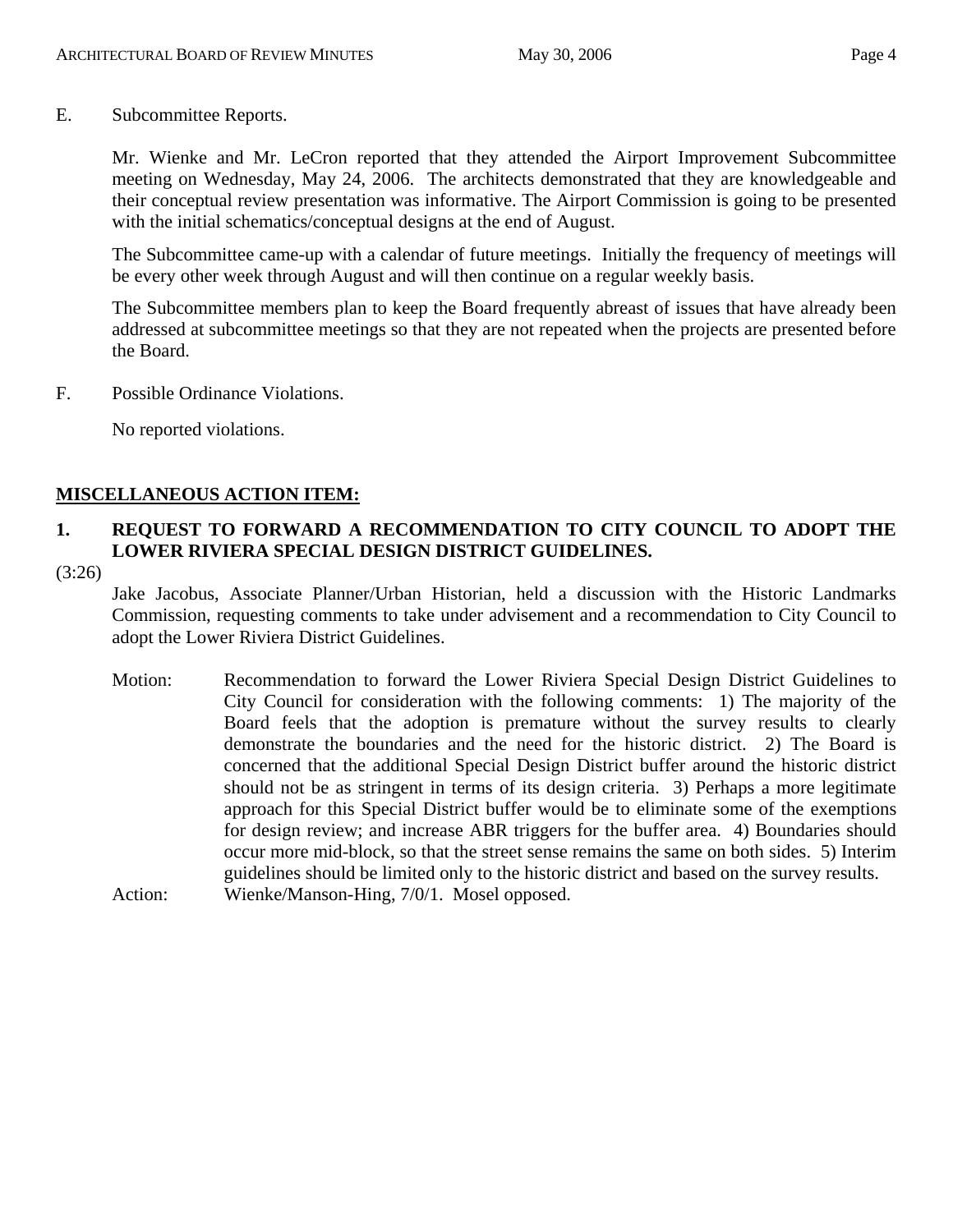## **CONCEPT REVIEW - NEW ITEM**

## **2. 100 FREDERIC LOPEZ RD**

 (4:02) Assessor's Parcel Number: 073-080-068 Application Number: MST2006-00238 Owner: City of Santa Barbara Agent: Leif Reynolds

(Proposal to repave and restripe the existing parking lot for the addition of 5 parking spaces from 27 to 32 total parking spaces. Proposal also includes three new trees and multiple landscape planters, and new outdoor parking lot lighting to match the previously approved lighting. This project is located in the airport industrial area.)

#### **(COMMENTS ONLY; PROJECT REQUIRES ENVIRONMENTAL ASSESSMENT.)**

- Present: Leif Reynolds, Project Engineer David Black, Architect
- Motion: Continued indefinitely to the Consent Calendar with the following comments: 1) The Board finds the improvements and the added landscape to be a benefit to the existing condition of the old roadway. 2) Widen landscape planters abutting the face of the northerly building. 3) Extend the landscaping further east to screen the existing fence that is at the eastern zone of the north building. 4) Show the proposed landscaping at the very eastern portion of the site. 5) Provide a new location for the proposed enlarged trash enclosures so as to save the existing tree. 6) Consider enhanced materials that would allow some amount of permeability, if appropriate with the type of soil condition. 7) Proposed lighting for the parking lot should be the Lumec Domus standard light fixture with the fluted concrete pole. 8) Restudy the location of the proposed parking lot lights so that they will not be damaged by cars, aligning them between the vehicle stalls at the stripes. 9) Photometric study should be provided in order to determine the appropriate light level.

Action: Manson-Hing/Romano, 8/0/0.

#### **\*\* THE BOARD RECESSED 4:25 P.M. TO 4:26 P.M. \*\***

## **IN-PROGRESS REVIEW**

#### **3. 6100 HOLLISTER AVE**

| (4:26) | Assessor's Parcel Number: 073-080-065 |                                      |
|--------|---------------------------------------|--------------------------------------|
|        | <b>Application Number:</b>            | MST2005-00480                        |
|        | Owner:                                | Karen Ramsdell/City of Santa Barbara |
|        | <b>Business Name:</b>                 | Citrix Centre                        |
|        | Agent:                                | Susan McLaughlin                     |
|        | Applicant:                            | <b>Andrew Bermant</b>                |
|        | Agent:                                | <b>Laurel Fisher Perez</b>           |

(Proposal to develop a mixed use industrial and commercial development, totaling 180,000 square feet located in sub-area #2 and sub-area #3 of the Santa Barbara Airport Area Specific Plan.)

## **(FINAL APPROVAL OF GRADING, LANDSCAPING AND PUBLIC IMPROVEMENTS IS REQUESTED. PROJECT REVISIONS ARE BEING PROPOSED AT THIS TIME.)**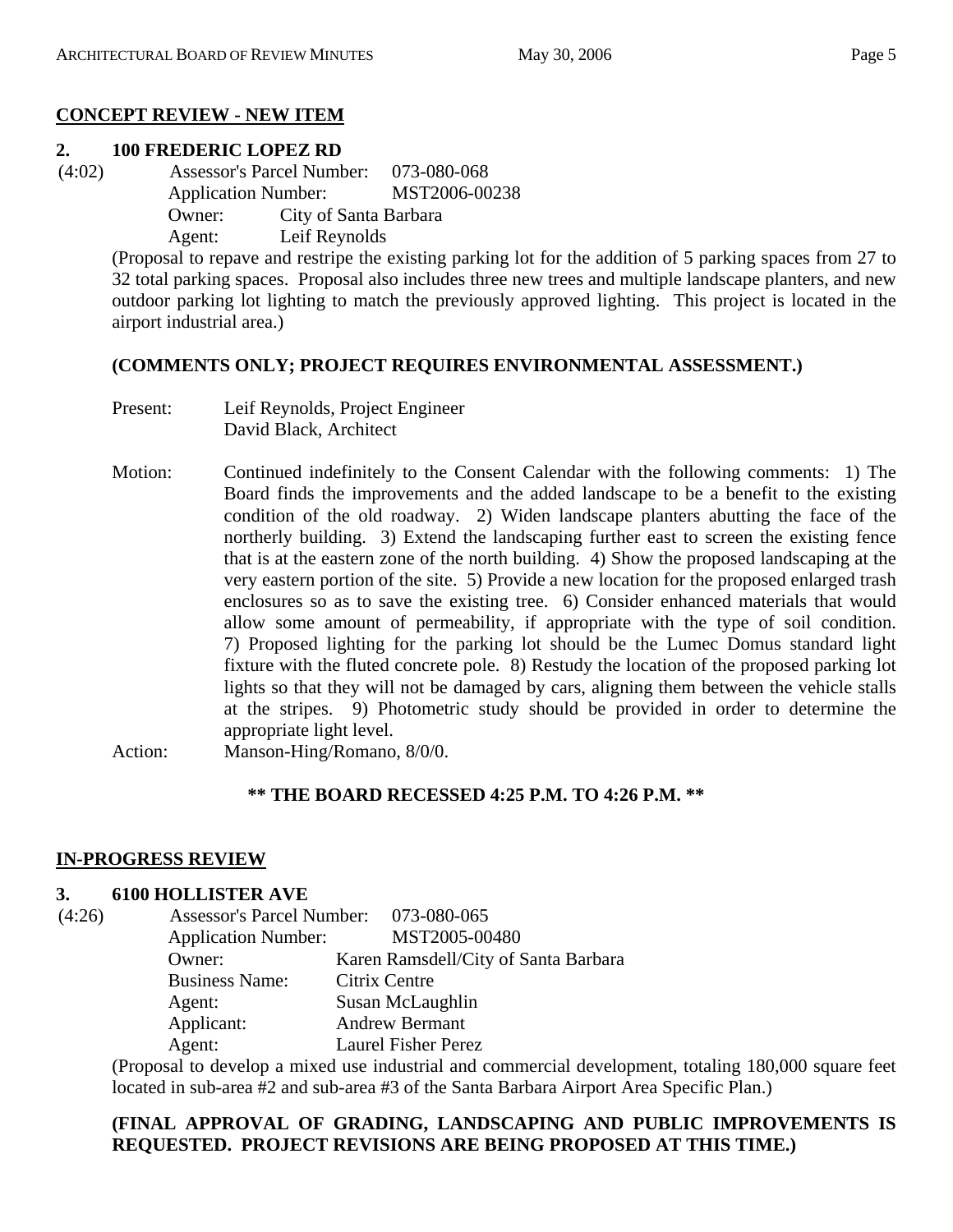- Present: Andrew Bermant, Applicant Rinaldo Veseliza, Citrix Representative Brian Poliquin, Poliquin-Kellogg Katie O'Reilly Rogers, Landscape Architect, present at 4:30 p.m. Joseph Cortes-Luque, Electrical Principal, Building Solutions Group Steve Freisen, Freisen Consultants Steve Wang, Principal, Penfield & Smith
- Motion: Final approval of the details and continued indefinitely to the Consent Calendar with the following conditions: 1) Grading and drainage component: The Board finds the plan acceptable, but would like to see a relocation of the proposed catch basins at the depressed lawn areas so as to not interfere with the function of that space. 2) Site Lighting: a) The Board approves the proposed parking lot light as long as it is done in the dark bronze tone. b) The locations need to be coordinated with the landscape to avoid conflicts. 3) Way finding bollards: The Board is comfortable with both selections that have been presented, but would recommend a downsizing of the bollard diameter and utilizing directional lighting along the path to minimize the glow. 4) Street Lighting: a) The light pole should be the fluted concrete in natural grey color with the arm mounted with Lumec Domus light fixtures. b) Those fixtures should be shown in conjunction with the landscape to avoid conflict with trees and other items. 5) Landscaping: a) The Board appreciates that the quantity of landscape has not been diminished. Utilize larger tree sizes; 48 inch box for the main entry area approaching Building A from the south and 36 inch box specimens for the side entries from Frederick Lopez Road and David Love Place. b) The landscape plan shall reflect the newly added parking adjacent to the entry, address the remaining areas that are not depicted at this point, and include the appropriate irrigation. 6) The Board approves the enhanced colored concrete paving as depicted with the exception of the front entry, which shall be elaborated for the entire entry on the south side. 7) The proposed brick pattern and coloration are acceptable and it is understood that the perimeter course will be motor set, without a header. 8) Dog run area: The Board is concerned that the dogs may need shade and additional canopy trees should be incorporated. 9) The meandering sidewalk depicted along Hollister Avenue shall be in colored concrete, and flared at the corner of Frederick Lopez and Hollister, so as to be the meet the curb at the bus stop. Action: Romano/Wienke,  $7/0/0$ .

## **\*\* THE BOARD RECESSED 6:05 P.M. TO 6:33 P.M. \*\***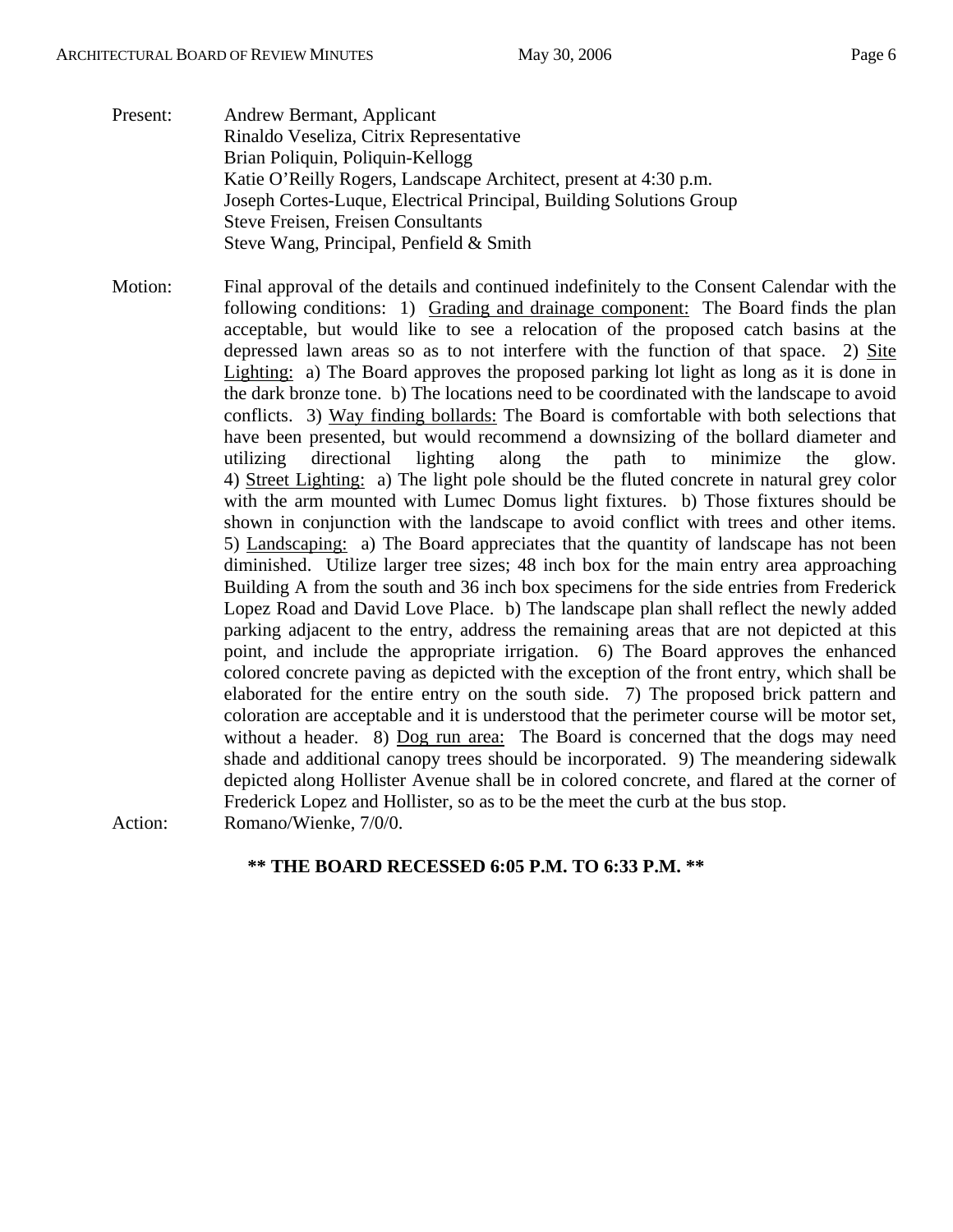## **CONCEPT REVIEW - NEW ITEM: PUBLIC HEARING**

#### **4. 254 SANTA CATALINA** E-3/SD-3 Zone

 (6:33) Assessor's Parcel Number: 045-161-030 Application Number: MST2006-00233 Owner: Ben C. Juricek and Alison M. De Lorenzo Architect: Mark Wienke

(Proposal for a 1,506 square foot, two-story addition to an existing 1,028 square foot one-story single family residence on a 6,000 square foot lot. The proposal includes a 238 square foot addition to the existing attached 244 square foot garage. 20 cubic yards of grading outside the building footprint is proposed. The project is located in the Non-appealable Jurisdiction of The Coastal Zone and requires a Coastal Exclusion.)

### **(COMMENTS ONLY; PROJECT REQUIRES ENVIRONMENTAL ASSESSMENT AND NEIGBHORHOOD PRESERVATION ORDINANCE FINDINGS.)**

- Present: Mark Wienke, Architect Ben C. Juricek, Owner
- Motion: Preliminary approval with the project to return to the Consent Calendar for final approval with the following comments: 1) The proposed second-story addition and chosen style are appropriate for the neighborhood. 2) The Board is concerned with the steepness of the upper-story roof, at the 5 and 12 roof pitch, and would like the applicant to study a slight reduction to minimize the second-story mass. 3) Some Board members feel that the entry tower could be lowered. 4) Most of the Board members feel that the entry mirador would be more appropriate to have a corner window that faces the street to relieve the massiveness of the cantilever. 5) The mirador shall have a differentiated roof in copper or another material, other than tile. 6) The Neighborhood Preservation Ordinance criteria have been met in accordance with Subsection 22.68.060 of the City of Santa Barbara Municipal Code.
- Action: Manson-Hing/Sherry, 6/0/0. Wienke stepped down.

#### **CONCEPT REVIEW - NEW ITEM: PUBLIC HEARING**

#### **5. 526 W ANAPAMU ST** R-3 Zone

 (7:14) Assessor's Parcel Number: 039-152-008 Application Number: MST2005-00311 Owner: Mark Jacobsen Architect: Mark Wienke

> (Proposal to construct five attached two-story condominium units. The proposed units include two 832 square foot two-bedroom units and three 518 square foot one-bedroom units, each with an attached twocar garage. A modification is required to allow all five garages to encroach into the interior yard setback. Planning Commission approval is required for a Tentative Map for a one-lot subdivision. The project includes demolition of two single-family residences, a detached garage, a shed, and proposes 20 cubic yards of grading outside the main building footprint on the 10,199 square foot lot.)

## **(COMMENTS ONLY; PROJECT REQUIRES ENVIRONMENTAL ASSESSMENT AND PLANNING COMMISSION APPROVAL FOR A MODIFICATION AND A TENTATIVE SUBDIVISION MAP.)**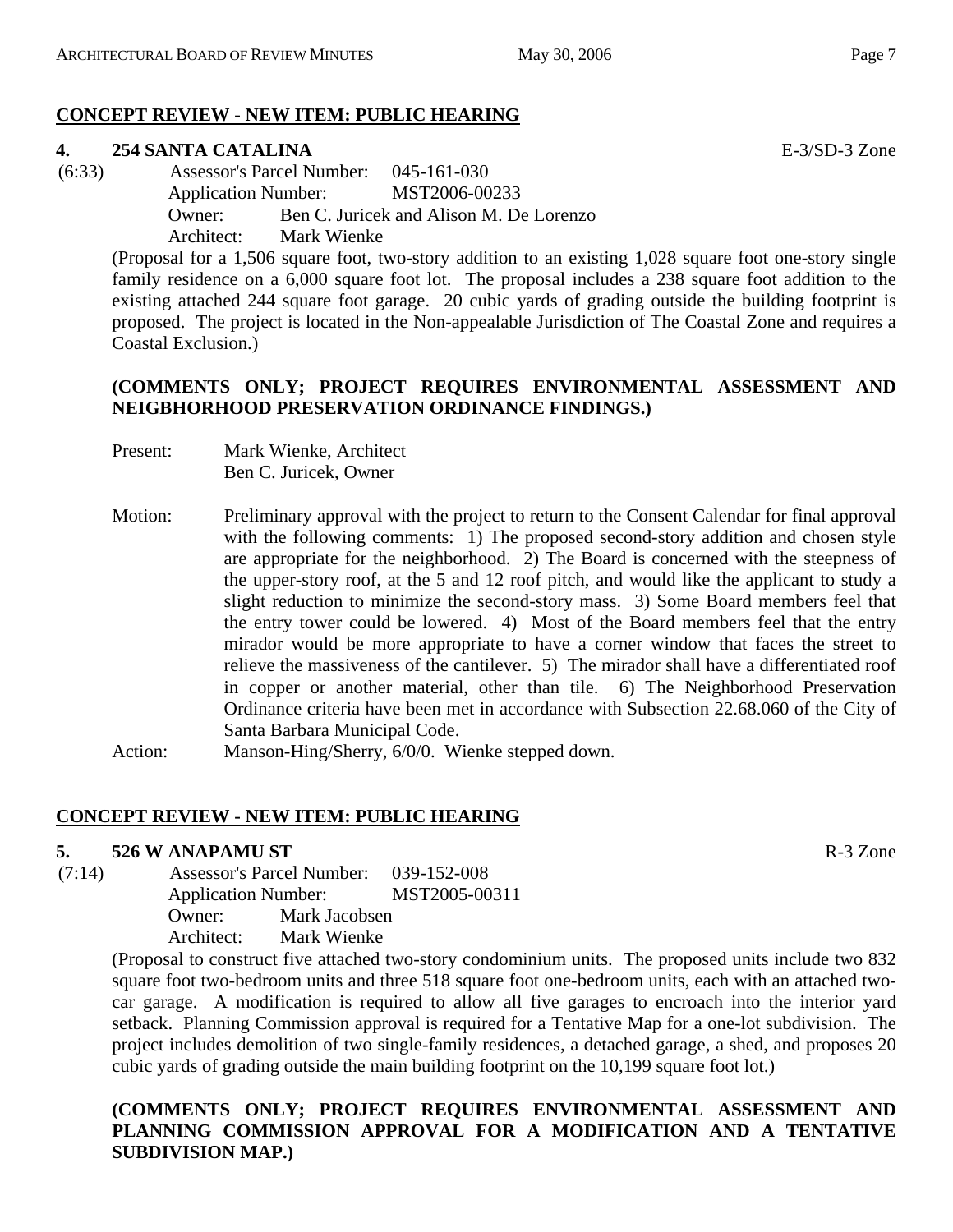This project was heard out of order.

Present: Mark Wienke, Architect

Public comment opened at 7:25

Ms. Celeste Barber, neighbor, expressed opposition to the project.

Public comment closed at 7:29

Motion: Continued indefinitely to the Planning Commission with the following comments: 1) The Board finds the site planning and diminutive scale of the individual residential units in the proposed condominium project to be well-suited for this high-density neighborhood. 2) The Board supports the modification request for the encroachment into the interior yard setback, for the garages only, as it is in keeping with what has been allowed in the less dense R-2 Zone. 3) The architectural style and materiality is quite playful and is very successful. 4) Some Board members have expressed concern over the silo; the majority feels that the silo adds character to the project, but would like to see a restudy of the front unit to help ground the silo as viewed from the street. 5) The front unit should be reconsidered in its floor plan arrangement so that it is more street friendly, either presenting an entry or more windows toward the street. 6) The Board is concerned with the driveway layout, that there may not be sufficient turning radius for the automobiles at the garage approaches. 7) The Board has concern with the historical status of the existing house and would like to have the City Historian's opinion prior to the applicant returning before the Board. 8) The Board finds the existing house to be a good example. If it is not used on-site, perhaps the owner can donate the house for relocation to another site.

Action: LeCron/Sherry, 6/0/0. Wienke stepped down.

## **CONCEPT REVIEW - NEW ITEM: PUBLIC HEARING**

#### **6. 427 ALAMEDA PADRE SERRA** R-2 Zone

 (6:53) Assessor's Parcel Number: 031-391-010 Application Number: MST2006-00123 Owner: Perry Perkins Architect: Lori Kari

> (Proposal for exterior alterations and construction of three wooden decks for an existing 2,728 square foot residential duplex. The proposed alterations are: replacement of 3 windows with French doors, replacement of all remaining existing windows with vinyl clad dual glazed windows, replacement of garage doors, addition of a wood trellis above the garage doors, and obtaining a permit for the "as-built" replacement of cement walkways with wood walkways. A modification is required for deck encroachments into the non-conforming open yard area.)

## **(COMMENTS ONLY; PROJECT REQUIRES ENVIRONMENTAL ASSESSMENT, NEIGHBORHOOD PRESERVATION ORDINANCE FINDINGS AND STAFF HEARING OFFICER APPROVAL FOR A MODIFICATION.)**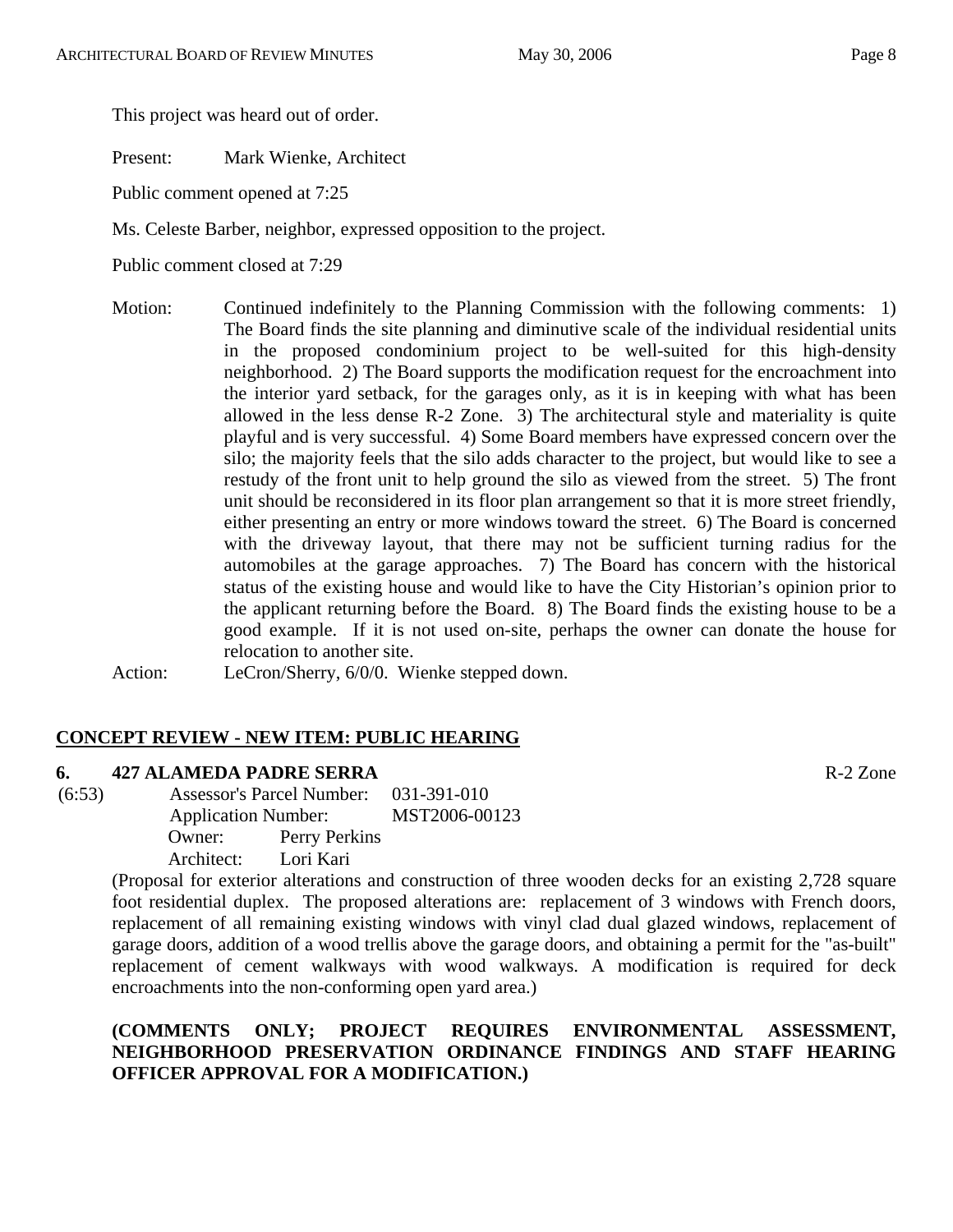| Motion:<br>Action: | To review this project out of order.<br>Sherry/Manson-Hing, 6/0/0.                                                                                                                                                                                                                                                                                                                                                                                                                                                                             |
|--------------------|------------------------------------------------------------------------------------------------------------------------------------------------------------------------------------------------------------------------------------------------------------------------------------------------------------------------------------------------------------------------------------------------------------------------------------------------------------------------------------------------------------------------------------------------|
| Present:           | Lori Kari, Architect                                                                                                                                                                                                                                                                                                                                                                                                                                                                                                                           |
| Motion:            | Continued one week to the Consent Calendar with the following comments: 1) Applicant<br>is to provide photo documentation of the view from where the proposed decks are going<br>to be looking at the next door neighbor for verification of privacy concerns. If there are<br>no impacts on neighbor's privacy, the Board feels the modification is supportable in that<br>it is technical in nature and does increase a reasonable outdoor space. 2) It is understood<br>that the balcony detailing will match the existing railing details. |
| Action:            | Le Cron/Mosel, $7/0/0$ .                                                                                                                                                                                                                                                                                                                                                                                                                                                                                                                       |

# **CONCEPT REVIEW - NEW ITEM: PUBLIC HEARING**

# **7. 1022 CARPINTERIA ST** R-2 Zone

| (7:59) |                            | <b>Assessor's Parcel Number:</b> | 017-213-005                              |  |
|--------|----------------------------|----------------------------------|------------------------------------------|--|
|        | <b>Application Number:</b> |                                  | MST2006-00216                            |  |
|        | Owner:                     |                                  | Joseph G. and Mary F. Chumbrek, Trustees |  |
|        | Applicant:                 | Thomas Beuadette                 |                                          |  |
|        |                            |                                  |                                          |  |

(Proposal for a two-story 1,948 square foot second residential unit on an 11,250 square foot lot with an existing 1,409 square foot single family residence and 477 square foot accessory structure. The proposed unit will have an attached two-car garage, an attached one-car garage, and one uncovered parking space. The proposal includes 115 cubic yards of grading outside the main building footprint.)

# **(COMMENTS ONLY; PROJECT REQUIRES ENVIRONMENTAL ASSESSMENT.)**

- Present: Thomas Beuadette, Edwards-Pitman Architects Joseph Chumbrek, Owner
- Motion: Ready for preliminary approval and the project to return to the Consent Calendar with the following comments: 1) The Board finds the architecture to be handsome and well placed on the site. 2) There is concern over the preservation of the existing oak tree at the rear and the Board would look for the applicant to return with both an arborist report and details on the proposed grading and amount of fill, if any, that will be occurring at the tree. 3) The Board would like to see additional trees on both sides of the driveway near the center portion of the site, and perhaps a canopy tree at the radius point of the turn into the uncovered parking space. 4) Provide additional photo documentation from the second level of the proposed deck to ensure there are no privacy impacts for the adjacent property. 5) The Board looks forward to quality detailing when the project returns. 6) Some Board members are concerned that the skylights look out of place; they may be reconsidered due to the minimal public view.

Action: Manson-Hing/Mosel, 7/0/0.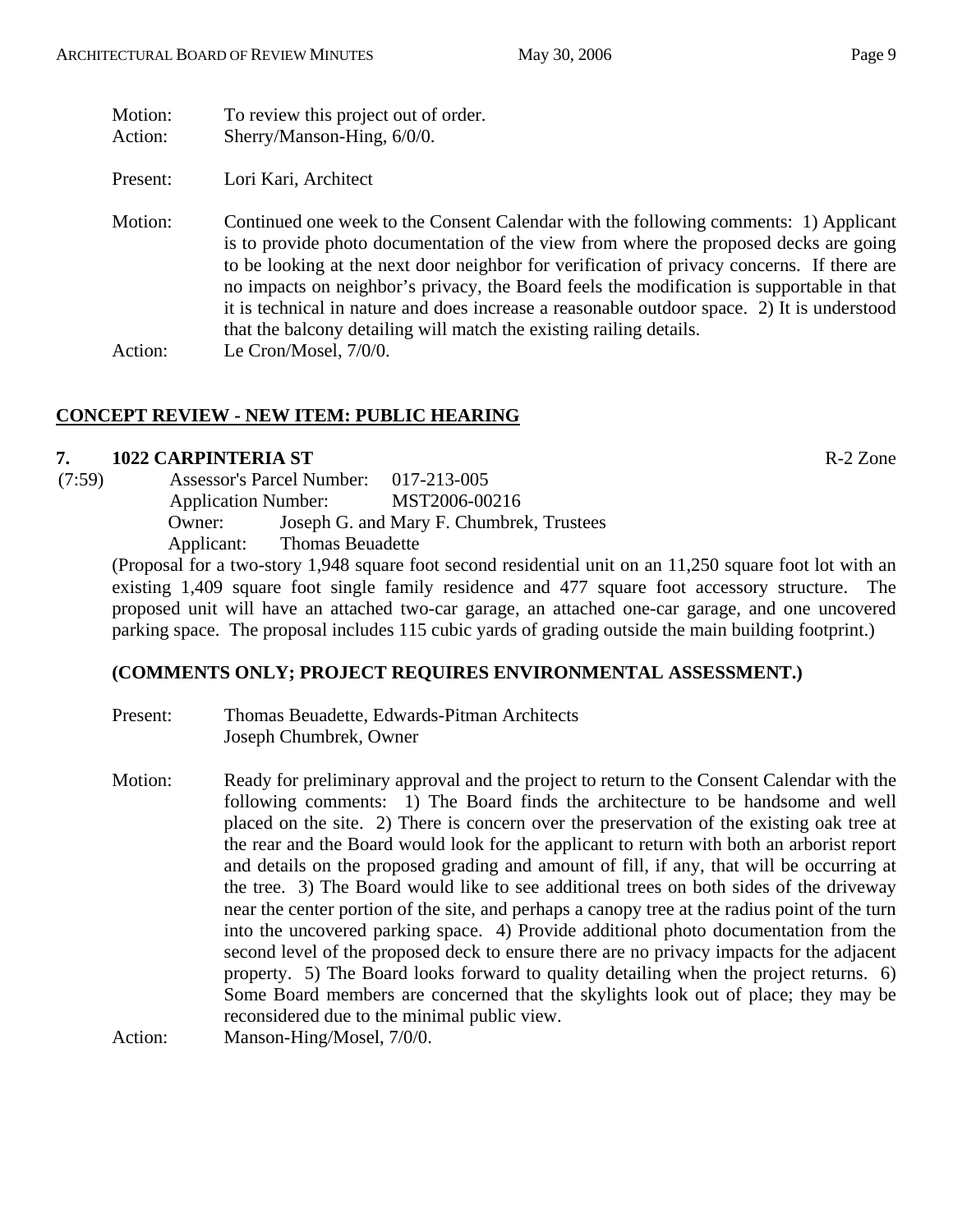## **IN-PROGRESS REVIEW**

#### **8. 115 W CANON PERDIDO** C-2 Zone

| (7:50) | Assessor's Parcel Number: 037-042-022 |                                         |
|--------|---------------------------------------|-----------------------------------------|
|        | <b>Application Number:</b>            | MST2005-00554                           |
|        | Owner:                                | General Telephone Company of California |
|        | Applicant:                            | Michael Morgan                          |
|        | Architect:                            | <b>JTC</b> Architects                   |
|        | Applicant:                            | Jim Tousignant                          |
|        | <b>Business Name:</b>                 | Verizon California, Inc.                |

(Proposal for a lot line adjustment and voluntary lot merger of ten legal lots including the GTE Telephone Building at 101 W. Canon Perdido Street. Proposal includes stair enclosure addition and reconfiguration of existing exterior metal stairs, new chain link fencing, restriping existing parking lot and adding new planters in the parking lot.)

## **(COMMENTS ONLY; PROJECT REQUIRES ENVIRONMENTAL ASSESSMENT AND PLANNING COMMISION APPROVAL FOR A LOT LINE ADJUSTMENT AND VOLUNTARY LOT MERGER)**

Continued one week at applicant's request.

## **CONSENT CALENDAR**

#### **REVIEW AFTER FINAL**

#### **A. 40 CASS PLACE A-F/SD-3** Zone

| Assessor's Parcel Number: 073-302-0BL |                               |
|---------------------------------------|-------------------------------|
| <b>Application Number:</b>            | MST2004-00334                 |
| Applicant:                            | Owen Thomas                   |
| Architect:                            | David Black                   |
| Owner:                                | City of Santa Barbara Airport |
| Architect:                            | <b>Banyan Architects</b>      |

(Proposal to construct three metal aircraft hangars (T-hangars) totaling 31,000 square feet and to demolish an 8,400 square foot building at the Santa Barbara Municipal Airport. The project also includes the Taxiway B realignment project, which consists of the demolition of the existing northern end of Taxiway B (approximately 93,200 S.F.) including the removal of existing taxiway paving and lighting and the construction of a new taxiway B (approximately 167,760 S.F.) including asphalt paving, drainage, marking, lighting and signing.)

#### **(Review After Final for a restudy of the proposed colors.)**

Final Approval as noted of the Review After Final.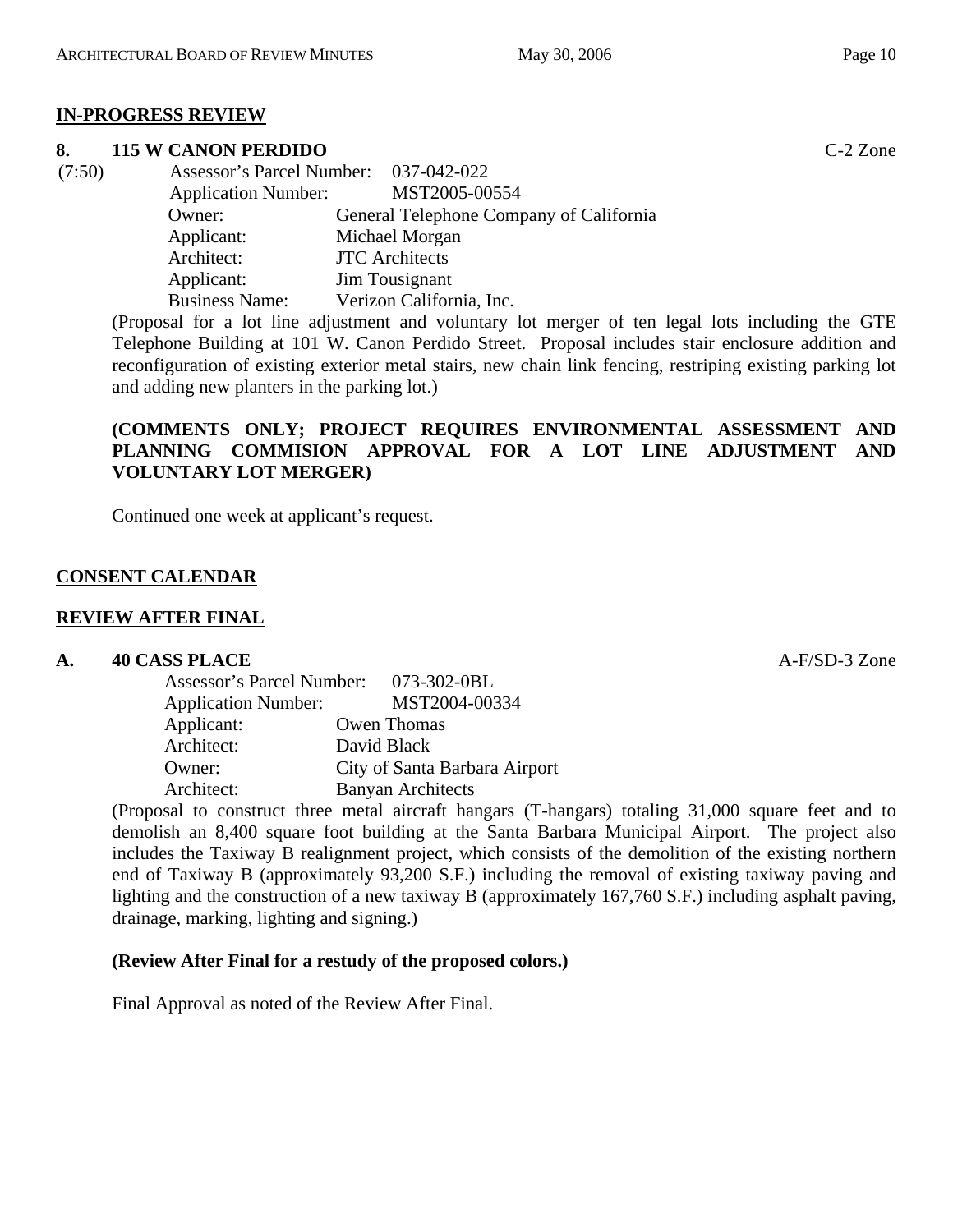#### **REVIEW AFTER FINAL**

#### **B. 250 LAS ALTURAS RD** A-1 Zone

Assessor's Parcel Number: 019-320-048 Application Number: MST2004-00689 Owner: Jonathan H. Ziegler Applicant: Hochhauser Blatter Architects

(Proposal to demolish an existing one-story 2,450 square foot single-family residence and a garage to construct a one-story 1,990 square foot single-family residence with an attached 510 square foot garage on a 2.99 acre lot located in the Hillside Design District.)

**(Review After Final for reduction of plaster parapet height, revised windows, substitution of guardrail rather than continuation of first story wall for upper-story deck, enlargement of master bath window, and weathering zinc on garden wall.)** 

Final Approval as noted of the Review After Final.

#### **REVIEW AFTER FINAL**

#### **C. 2439 CALLE LINARES** E-1 Zone

| Assessor's Parcel Number:  | 041-411-011           |
|----------------------------|-----------------------|
| <b>Application Number:</b> | MST2001-00145         |
| Owner:                     | Joel & Siobhan Thames |
| Agent:                     | Cheryl Jensen         |

(Proposal to construct retaining walls, new stairs in the side yard, an entry deck, a trash enclosure, and landscaping on a 16,729 square foot lot with a 2,400 square foot, two-story residence located in the Hillside Design District. Modification approval is required to permit the new construction and trash enclosure to be located within the required front and interior yard setbacks.)

#### **(Review After Final for removal of walkways, stairs and changes to site walls.)**

Final Approval as noted of the Review After Final.

#### **FINAL REVIEW**

#### **D. 1218 E MONTECITO ST** R-2 Zone

| Assessor's Parcel Number:  | 017-062-005               |
|----------------------------|---------------------------|
| <b>Application Number:</b> | MST2005-00611             |
| Owner:                     | Francisco & Maria Siordia |
| Contractor:                | <b>Manuel Contreras</b>   |

(Proposal to demolish an existing two-story duplex and two car garage, and construct three new separate two story units, each with a two car garage. The development will result in a total of 5,446 square feet of living space and 1,296 square feet of garage area on an 11,500 square foot lot.)

#### **(Final Approval is requested.)**

Final Approval as noted of the Architecture with Historic Landmarks Commission's Conditions of Approval. Indefinite continuance of the landscape plan. The applicant is to return with a complete landscape plan with plant names, sizes, and an irrigation plan.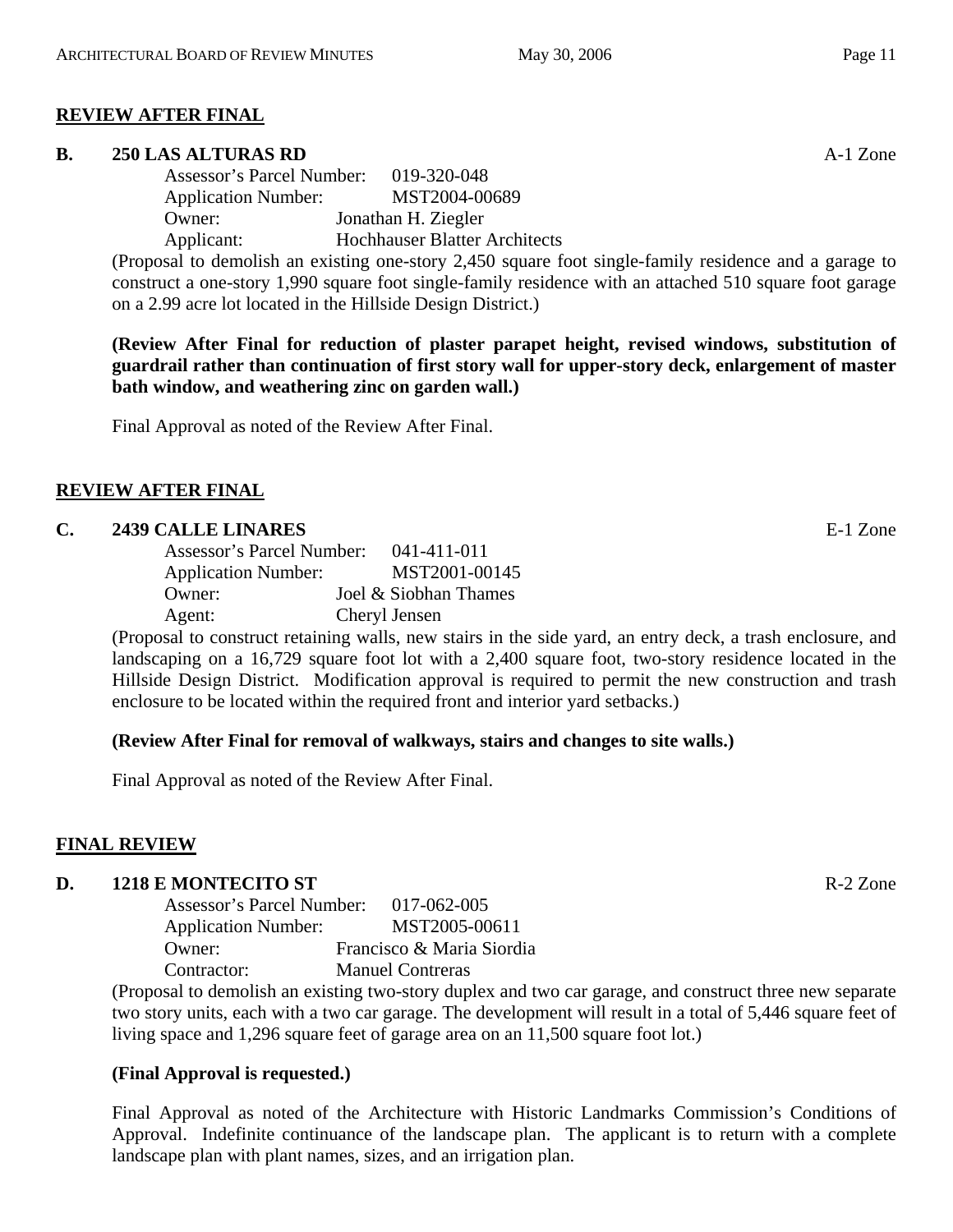## **REVIEW AFTER FINAL**

#### **E. 1204 SAN ANDRES ST** R-3 Zone

Assessor's Parcel Number: 039-151-007 Application Number: MST2003-00830 Owner: Sergio Verduzco Architect: Jose Esparza

(The project has been revised. Proposal to construct a new 1-1/2 story detached residential unit to an existing 1,574 square foot single-story residence. The new residence is proposed to be 1,277 square feet with an attached 502 square foot two-car garage on a 5,600 square foot lot.)

**(Review After Final for relocation of two electrical meters, reconfiguration of paving and front elevation, revisions to the landscape plan and the introduction of interlocking pavers.** 

Final Approval of Review After Final as submitted.

## **REFERRED BY FULL BOARD**

#### **F. 29 S ALISOS ST** R-2 Zone

 Assessor's Parcel Number: 017-172-015 Application Number: MST2006-00140 Owner: Adrian A. and Rhonda R. Gutierrez Applicant: Jose Esparza

(Proposal to construct a two-story, 2,438 square foot, single family residence with attached two-car garage on an 8,250 square foot lot that has an existing 970 square foot single family dwelling. The project includes demolition of an existing 520 square foot garage/storage building. The proposal includes four parking spaces; two in the new garage attached to the new dwelling and two uncovered spaces.)

#### **(Final Approval is requested.)**

Final Approval as submitted.

#### **REFERRED BY FULL BOARD**

#### **G. 33 S SOLEDAD ST** R-2 Zone

Assessor's Parcel Number: 017-183-012 Application Number: MST2005-00321 Owner: Adame Family Trust Architect: Jose Esparza

(Proposal for the conversion to condominiums of a 7,580 square foot, two-story, five unit apartment complex with 2,215 square feet of attached garage space and 1,214 square foot of deck/porch area on a 20,080 square foot lot.)

## **(Project requires compliance with Planning Commission Resolution NO: 019-06. Final Approval is requested.)**

Preliminary Approval and Final Approval of the architecture and landscaping as submitted.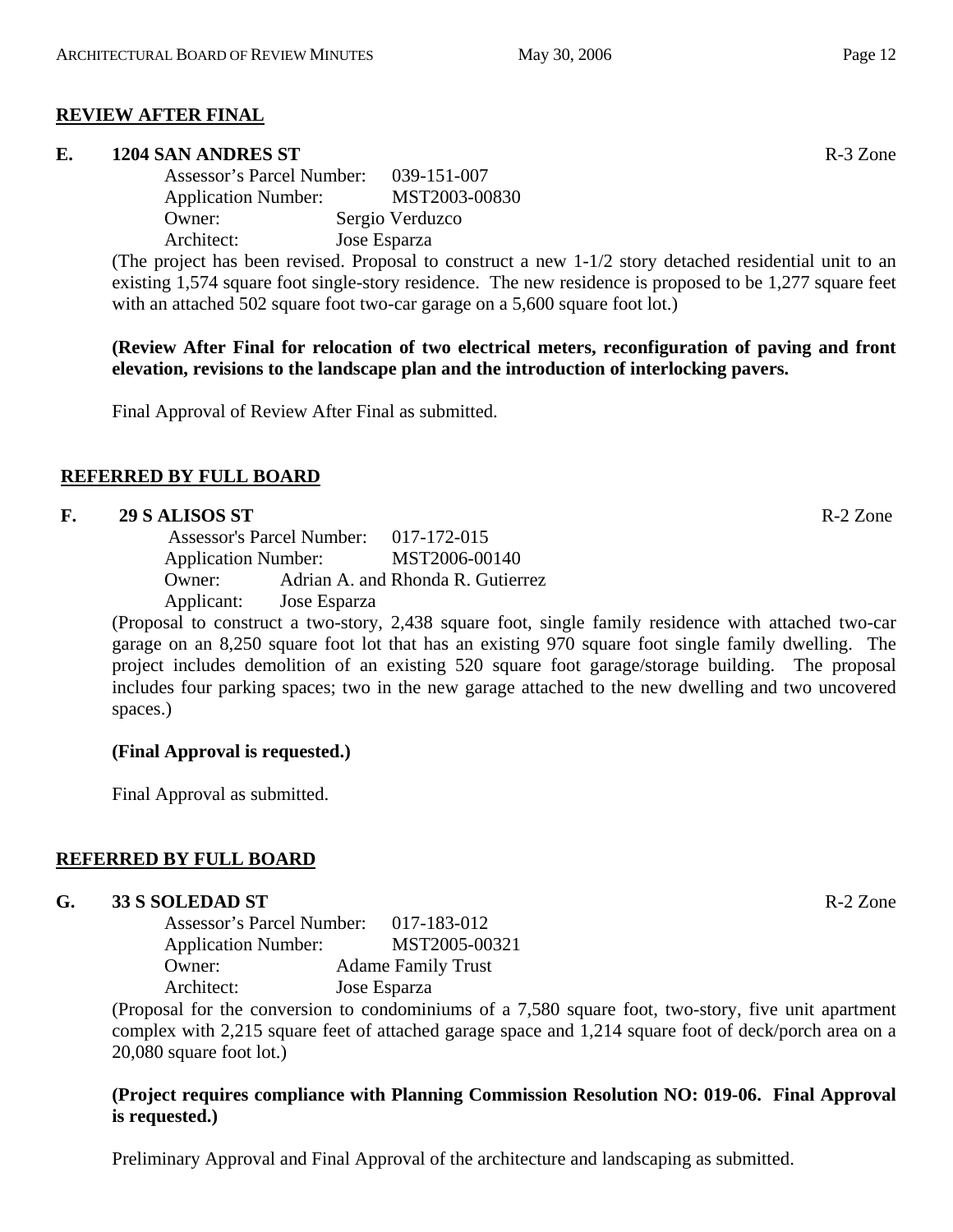## **CONTINUED ITEM**

#### **H. 120 S HOPE AVE F-27** C-2/SD-2 Zone

Assessor's Parcel Number: 051-010-014 Application Number: MST2006-00161 Owner: Macerich La Cumbre, LLC Applicant: The Conceptual Motion Co. Designer: WD Partners

(Proposal to change the exterior facade of an existing building in the La Cumbre Mall from a restaurant use to a retail use and to construct two new awnings on the building.)

#### **(Final Approval is requested.)**

Final Approval as submitted.

## **NEW ITEM**

#### **I. 1618 GRAND AVE** R-2 Zone

Assessor's Parcel Number: 027-153-050 Application Number: MST2006-00307 Owner: Jennifer L. Wood

(Proposal to remove the existing red s-tile roof and replace with MCA Oriental Style, green roof material on a two-story residence on a 5,115 square foot lot located in the Hillside Design District. The proposal also includes removing the existing built up roof with white cap sheet.)

## **(PROJECT REQUIRES NEIGHBORHOOD PRESERVATION ORDINANCE FINDINGS.)**

Continued one week.

## **NEW ITEM**

# **J. 3535 STATE ST** C-P/SD-2 Zone

Assessor's Parcel Number: 051-053-001 Application Number: MST2006-00275 Owner: Ontare Land Partners LP Architect: Lenvik & Minor

(Proposal for a 180 square foot equipment enclosure to the rear of an existing 1,250 square foot commercial building. Also proposed are two trellises and an entry awning, new exterior paint.)

## **(PROJECT REQUIRES SUBSTANTIAL CONFORMANCE WITH PLANNING COMMISSION RESOLUTION NO: 016-91.)**

Final Approval as noted.